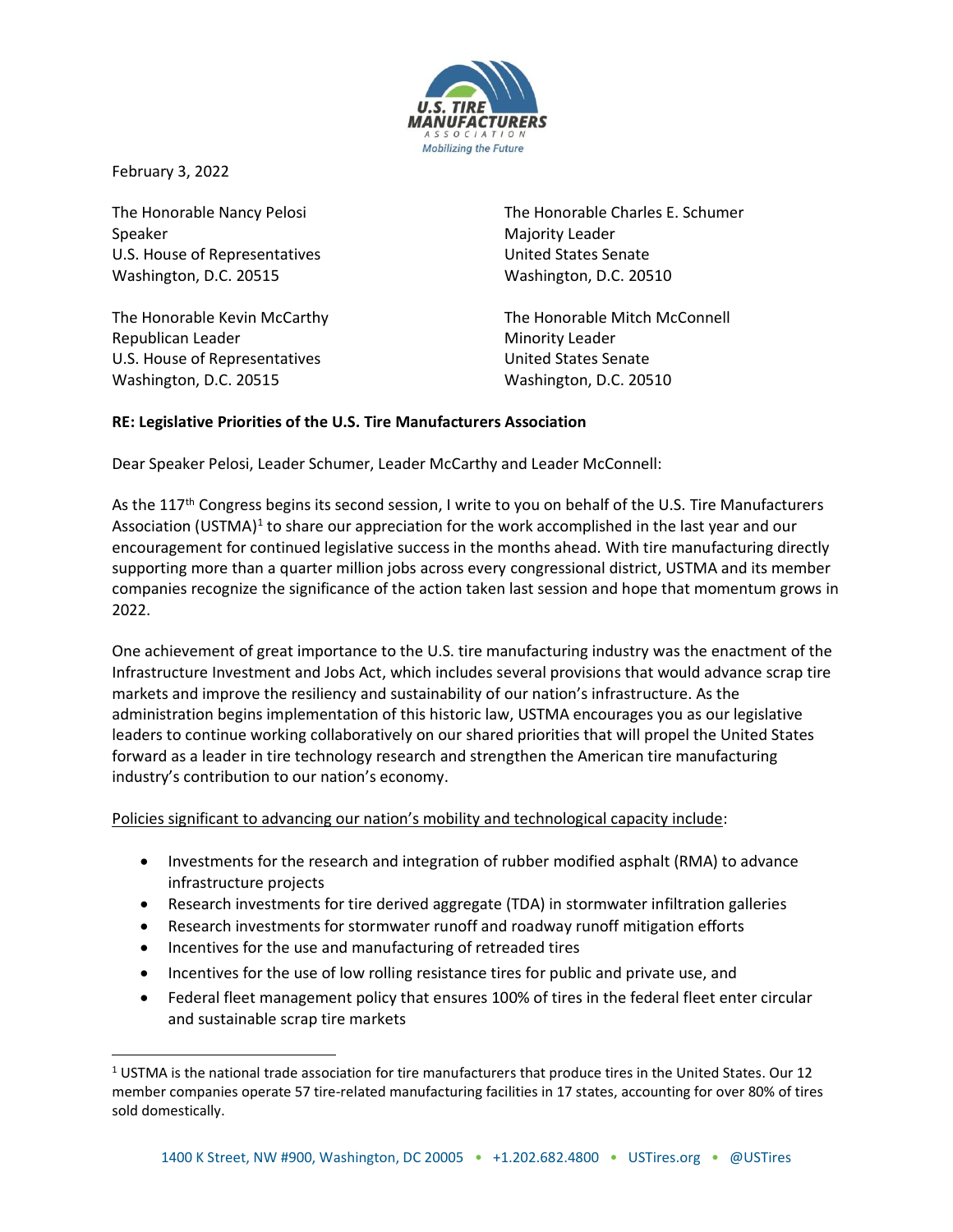U.S. Tire Manufacturers Association Legislative Priorities of the U.S. Tire Manufacturers Association February 3, 2022 Page 2 of 4

#### **1. Invest in the research and integration of rubber modified asphalt (RMA) in new and existing infrastructure projects.**

RMA is a mixture of ground tire rubber with asphalt that provides proven economic, environmental, and performance benefits in building better roads and highways. For example:

- RMA is a proven cost-effective option as it increases pavement service life and reduces the need for road maintenance activities. This leads to significant cost savings compared to traditional asphalt.
- The use of RMA results in a 32% reduction of  $CO<sub>2</sub>$  emissions and lower energy consumption over the lifetime of a pavement as compared to traditional asphalt<sup>2</sup>.
- RMA provides road performance benefits that include longer service life, less road spray in wet conditions, increased skid resistance, significant noise reduction, and better ride quality.

RMA has been utilized in many states, including California, Kentucky, and New York, to rebuild America's roadways with a resilient pavement solution. Use of RMA advances the circular economy, as asphalt is one of the most recycled materials and can be picked up and utilized again and again.

The economic and performance benefits of RMA are clear and well demonstrated. Congress can and should:

- 1) Identify RMA as a preferred pavement material;
- 2) Assist states to adopt RMA integration for local projects; and
- 3) Conduct research to add to existing knowledge<sup>3</sup> of the benefits of RMA use, including research to supplement the preliminary findings of the reductions in environmental impact when using RMA.

# **2. Invest in research regarding the use of tire derived aggregate (TDA) in stormwater infiltration galleries.**

Tire derived aggregate is made from recycled scrap tires and used as a cost-effective infill material in stormwater infiltration galleries. Stormwater infiltration galleries are already used as an important technology to clean stormwater. Stormwater infiltration galleries that utilize TDA allow for cost savings when compared to traditional mined minerals, such as gravel, since the lightweight recycled material costs less to transport.<sup>4</sup> TDA also has a larger void space, providing the potential to capture greater water volume when compared to gravel. This allows for flexibility in design of stormwater infiltration galleries without compromising stormwater capture capacity where space is limited.

TDA may also provide a beneficial environmental impact when used in stormwater infiltration galleries. Studies show TDA successfully captures potentially harmful roadway runoff, including heavy metals, before it reaches groundwater.<sup>5</sup> For these compelling benefits of cost-efficiency, effective performance, and environmental impact, USTMA urges Congress to incentivize research

<sup>2</sup> *[The environmental impact assessment of Asphalt Rubber: Life Cycle Assessment](https://www.ra-foundation.org/wp-content/uploads/2013/02/049-PAP_065.pdf)*. Bartolozzi et al. 2012.

<sup>3</sup> *[State of Knowledge Report on Rubber Modified Asphalt](https://www.ustires.org/sites/default/files/Short%20Executive%20Summary%20v6.pdf)*. Buttlar 2021.

<sup>4</sup> <https://www.calrecycle.ca.gov/tires/greenroads/tda>

<sup>5</sup> *[Properties of Tire Derived Aggregate for Engineering Applications](https://humboldt-dspace.calstate.edu/bitstream/handle/2148/1598/chandler_zack_h_summer2013.pdf?sequence=1)*. Chandler 2013.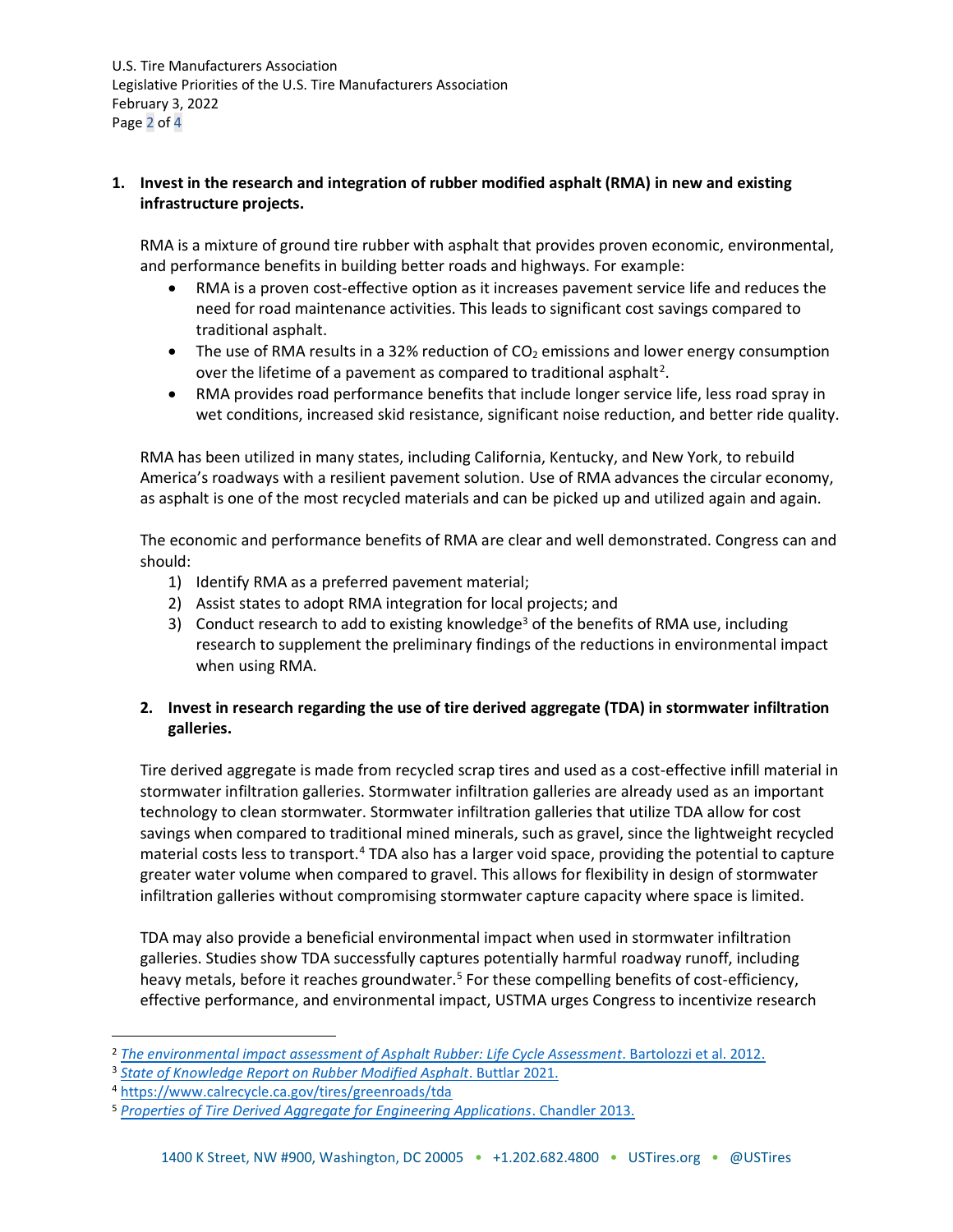U.S. Tire Manufacturers Association Legislative Priorities of the U.S. Tire Manufacturers Association February 3, 2022 Page 3 of 4

into the use of TDA in stormwater infiltration galleries in federal, state, and local construction projects.

## **3. Invest in stormwater runoff research and fund efforts to mitigate the environmental effects of roadway runoff nationwide.**

To ensure stormwater is protected as a valuable resource, we encourage additional research to assess stormwater runoff from roadways to increase the state of knowledge on constituents in roadway runoff, the potential impact of roadway runoff on the environment, and effective strategies to treat roadway runoff. We encourage additional research and investment in deployment of existing technologies that filter out pollutants before they enter our waterways. Stormwater basins, bioswales, street sweeping, and public awareness campaigns are proven ways to reduce pollutants from the roadway.

## **4. Incentivize the use and U.S. manufacturing of retreaded tires for commercial vehicles to enhance sustainability and grow American jobs.**

Commercial tire retreading provides a highly effective way to recycle tires with many additional notable economic and environmental benefits. Each retreaded tire reduces energy consumption,  $CO<sub>2</sub>$  emissions, raw material usage, and tire disposal challenges and creates local job opportunities. Despite these advantages, retreading of commercial tires has steadily decreased over the last 25 years, due primarily to cheap foreign alternatives, which are 65% less likely to be retreaded<sup>6</sup> because of their design and construction.

USTMA encourages Congress to provide financial incentives to help level the playing field and shift the business model back in favor of retreading. This could be accomplished through a per-tire manufacturing grant to tire retreaders or as a tax credit to purchasers of retreaded tires.

Furthermore, Congress has an opportunity to lead by example by requiring the purchase of American-made retreaded tires for the federal fleet and any fleet under federal contract, where possible. USTMA notes there is precedent for such policies, including provisions in the Federal Vehicle Repair Cost Savings Act of 2015 that mandated the use of remanufactured replacement parts on federal fleet vehicles and a 1991 EPA procurement guideline under President George H.W. Bush that required the use of retreaded tires on federal fleet vehicles where practicable.

## **5. Incentivize the use of low rolling resistance tires for public and private use.**

Low rolling resistance tires are proven to increase fuel economy and decrease environmental impact. A 1 to 2 percent increase in the fuel economy of passenger and light truck vehicles through the use of low rolling resistance tires would save about 1 billion to 2 billion gallons of fuel per year of the 130 billion gallons consumed by all consumer vehicles.<sup>7</sup> Low rolling resistance tires allow fuel efficiency savings to be passed on to each driver and reduce the  $CO<sub>2</sub>$  emissions produced by each

<sup>6</sup> Retread Tires in the U.S. [and Canada, A Joint Report, July 2018.](https://www.bandag.com/content/dam/bcs-sites/bandag/images/research-center/new-retread-report/Retread-Tires-In-US-Canada-Report-Web-07-11-2018.pdf)

<sup>7</sup> https://www.nap.edu/catalog/11620/tires-and-passenger-vehicle-fuel-economy-informing-consumersimproving-performance